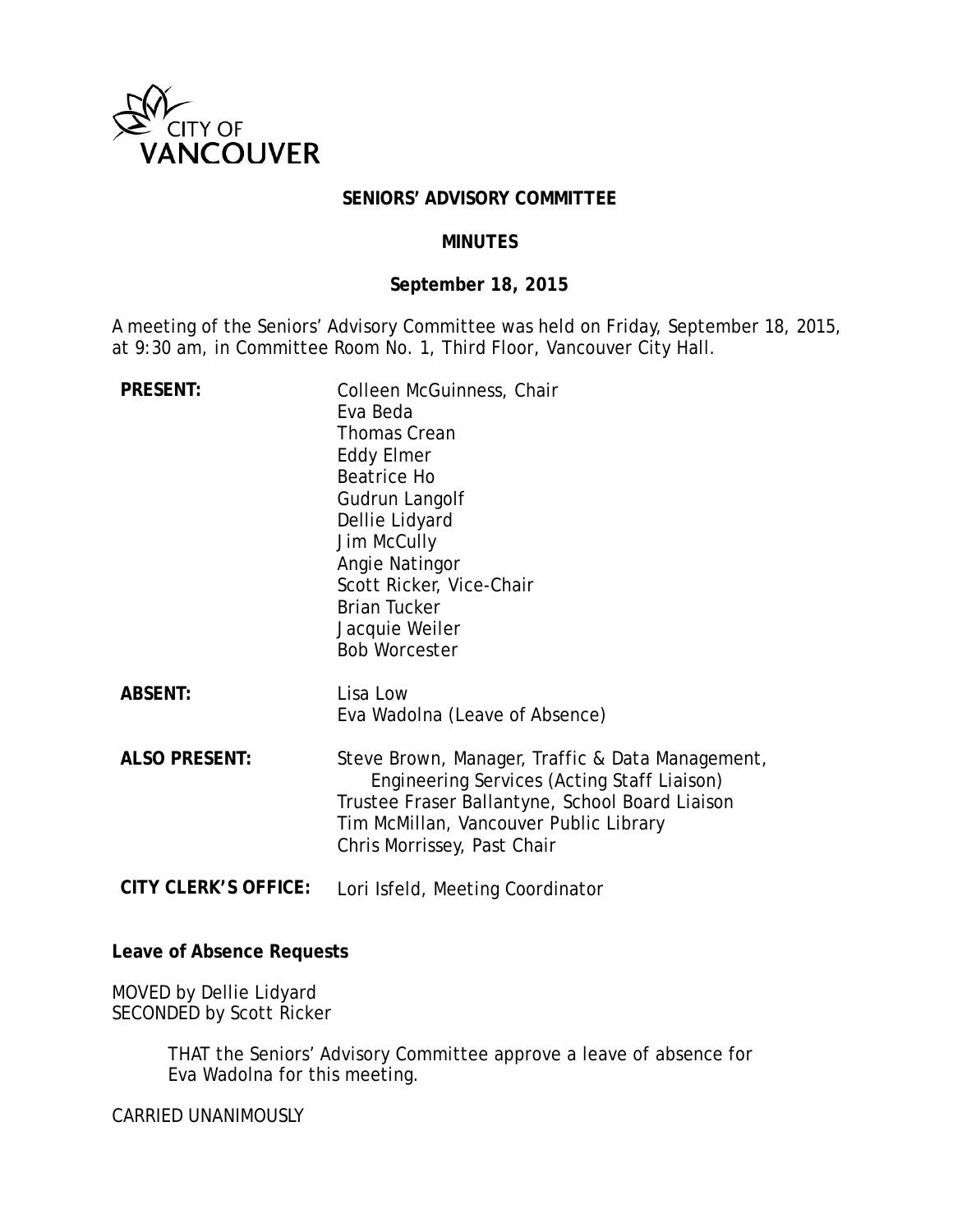### **Approval of Minutes**

MOVED by Scott Ricker SECONDED by Eva Beda

> THAT the minutes of the Seniors' Advisory Committee regular meeting on June 19, 2015, be approved.

CARRIED UNANIMOUSLY

MOVED by Gudrun Langolf SECONDED by Thomas Crean

> THAT the revised notes of the Seniors' Advisory Committee working session meeting on July 17, 2015, be approved as amended at this meeting.

CARRIED UNANIMOUSLY

MOVED by Beatrice Ho SECONDED by Angie Natingor

> THAT the notes of the Seniors' Advisory Committee working session meeting August 21, 2015, be approved.

CARRIED UNANIMOUSLY

### **1. POSTPONED - Providence Health Care Redevelopment Project Team**

Presentation by Providence Health Care Redevelopment Project Team was postponed to a future meeting.

**2. Jim Deva Plaza - Davie Village**

John Grottenberg, Planner, Vancouver – Downtown, Planning and Development Services, provided a follow-up presentation on the conceptual plan for Jim Deva Plaza public space improvements in Davie Village (Project webpage: [vancouver.ca/heartofdavie\)](http://www.vancouver.ca/heartofdavie).

Mr. Grottenberg, along with Hayley Rowlands, Strategic Transportation, and Neal Peacocke, Strategic Transportation, responded to questions regarding various aspects of the project including transportation impacts, lighting, seating, signage, use of the space, and safety and management strategies.

\* \* \* \* \*

*The Committee agreed to hear the School Board Liaison update next as he had to leave shortly for another meeting. For ease of reference, the minutes are recorded in numerical order.*

*\* \* \* \* \**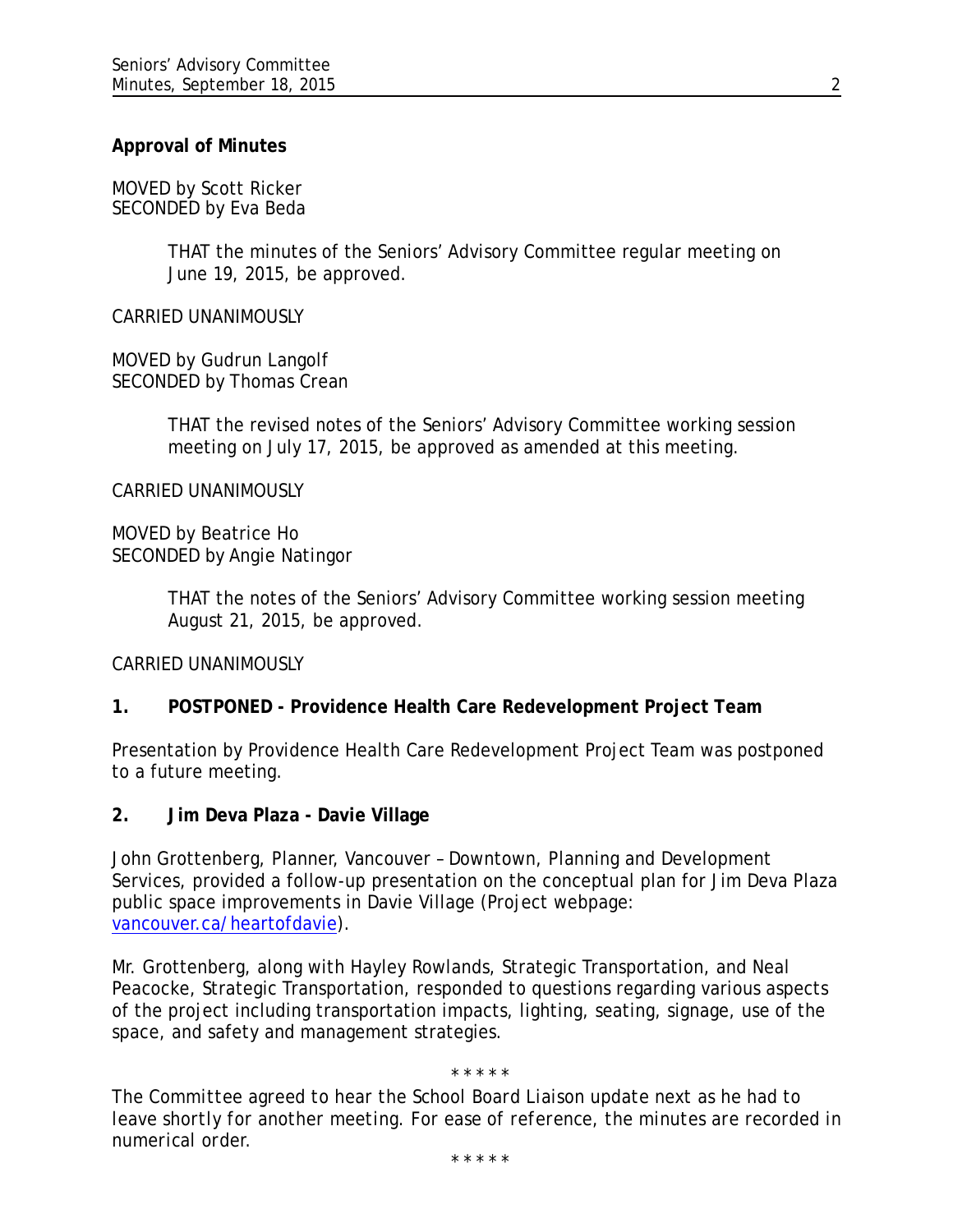# **3. Rectangular Rapid Flashing Beacons**

Liliana Quintero, Traffic & Data Management, Engineering Services, provided a presentation regarding a trial crosswalk signal program involving solar powered flashing beacons. Ms. Quintero, along with Steve Brown, responded to questions regarding various aspects of the project including costs and pedestrian safety.

# **4. Committee Liaison Updates**

*a. Council Liaison*

None.

*b. School Board Liaison*

Trustee Ballantyne provided an update and responded to questions regarding various topics. Discussion ensued regarding potential school programs for seniors.

*c. Park Board Liaison*

None.

*d. Vancouver Public Library Liaison*

Tim McMillan, Vancouver Public Library, advised his report would be covered as part of National Seniors Day Subcommittee Update later in the agenda.

*e. Staff Liaison*

Steve Brown provided updates and responded to questions on several topics including accessibility at bus stops and concerns about the intersection at Burrard and Cordova.

# **5. Business Arising from the Minutes**

a. Arbutus Village – Development Permit Board Letter

The Chair advised a letter was sent to the Development Permit Board regarding accessible units at Arbutus Village.

b. Motion – Name of Committee

Eddy Elmer introduced a motion proposing a name change to the Committee.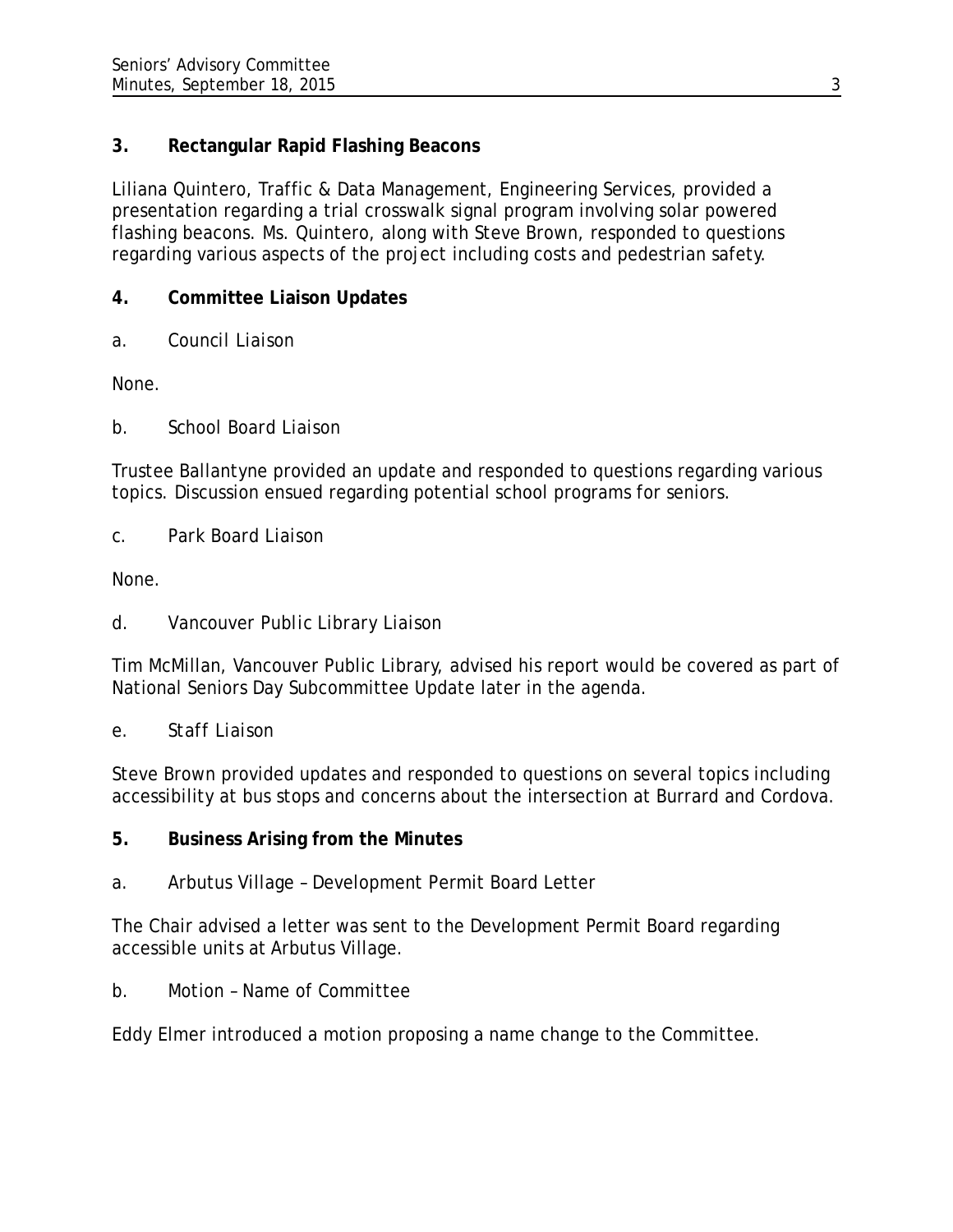Following discussion it was

MOVED by Eddy Elmer SECONDED BY Scott Ricker

## WHEREAS

- 1. The Seniors' Advisory Committee has been in existence for several years;
- 2. The mandate of the Committee has been to "enhance access to City of Vancouver services for seniors and their families, and to identify and suggest solutions to gaps and barriers that impede the full participation of seniors in all aspects of City life";
- 3. Many older adults no longer identify with the term "senior";
- 4. Issues pertaining to aging affect people across the lifespan;
- 5. Many prominent advisory, academic, and advocacy agencies working on seniors' issues avoid the word "seniors" (e.g., Council on Aging of Ottawa; American Society on Aging; National Advisory Council on Aging);

### THEREFORE BE IT RESOLVED THAT

The Seniors' Advisory Committee requests Council to change the Committee's name to the Advisory Committee on Aging.

### LOST

(Eva Beda, Thomas Crean, Gudrun Langolf, Dellie Lidyard, Jim McCully, Colleen McGuiness, Scott Ricker, Brian Tucker, and Bob Worcester opposed) (Angie Natingor abstained from the vote)

*Note: Section 145.1of the Vancouver Charter states "Where a member present at a meeting abstains from voting, they are deemed to have voted in the affirmative".* 

### **4. Subcommittee Updates**

*a. Communication – Eddy Elmer*

Eddy Elmer advised a report will be provided at the next meeting.

*b. Housing* 

Chris Morrissey provided an update regarding the Dogwood Development and advised the Subcommittee is continuing its work in providing input and suggestions regarding design and accessibility.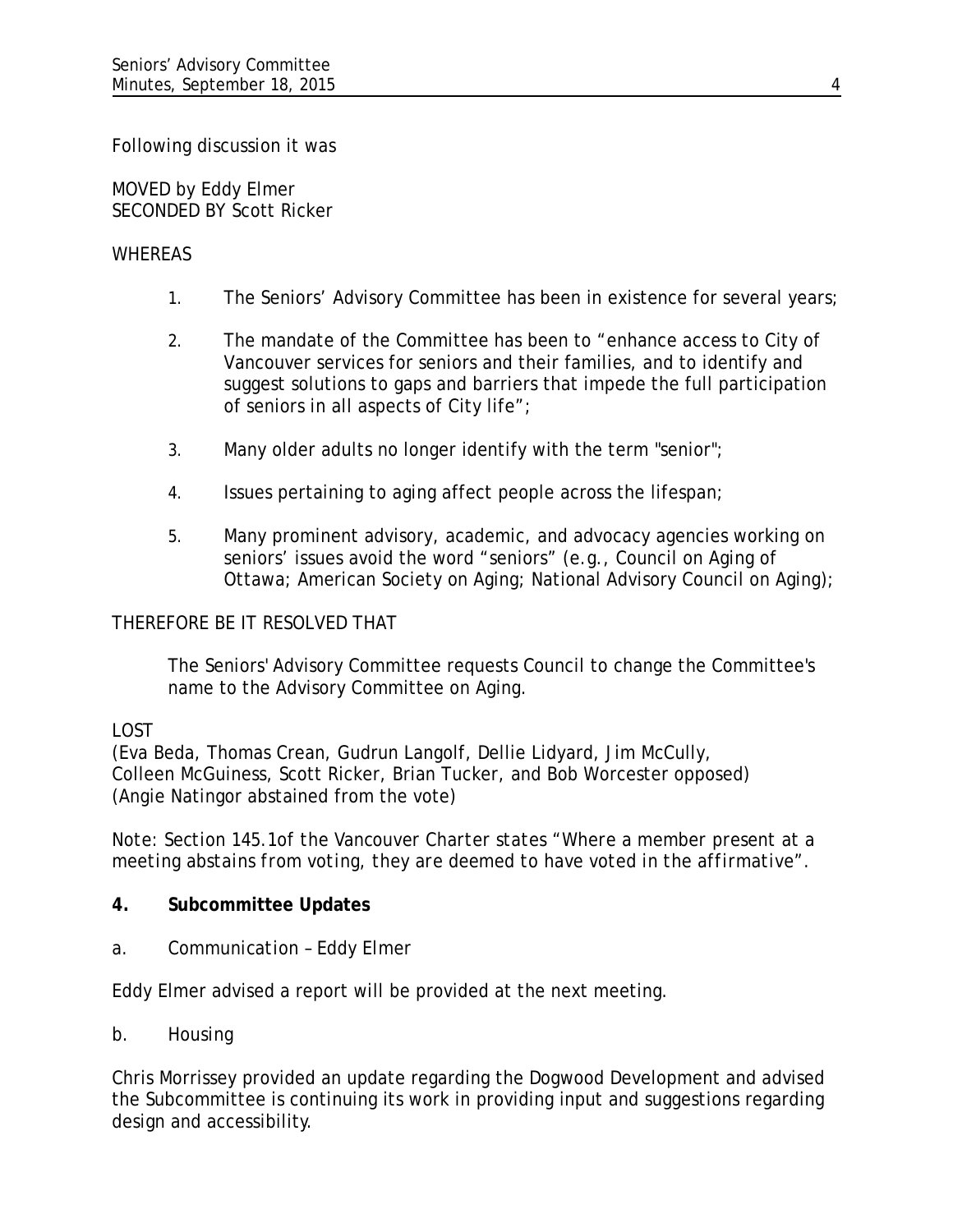# *c. National Seniors Day – Beatrice Ho*

Beatrice Ho and Tim McMillan provided updates on preparations for the National Seniors' Day event being jointly coordinated by the VPL and Seniors' Advisory Committee on Thursday, October 1, 2015, from 10 am to 4 pm, at the Main Branch of the Public Library, 350 West Georgia Street.

*d. Social Isolation and Loneliness – Brian Tucker*

Eddy Elmer advised discussions on this matter are ongoing with Social Planning staff.

## *e. Transportation and Mobility – Dellie Lidyard*

Dellie Lidyard introduced a motion entitled "Designating Loading and Unloading Zones at SkyTrain Stations". Steve Brown responded to questions and noted he will follow up on the matter with Parking staff and report back.

Following questions and discussion it was,

MOVED BY Dellie Lidyard SECONDED BY Bob Worcester

#### **WHEREAS**

- 1. Many seniors quit driving each year;
- 2. The number of seniors using SkyTrain is rising exponentially;
- 3. SkyTrain is considered a safer, more convenient, and more efficient mode of transportation;
- 4. Many seniors are picked up and dropped off at SkyTrain stations at all times of the day by family members and friends;
- 5. Picking up and dropping off passengers in non-designated areas can disrupt traffic flow and pose a hazard around stations;

THEREFORE BE IT RESOLVED THAT the Seniors Advisory Committee requests City Council to direct City of Vancouver staff to work with TransLink to assign designated loading and unloading zones that will allow people sufficient time to safely and conveniently embark and disembark at SkyTrain stations.

#### CARRIED UNANIMOUSLY